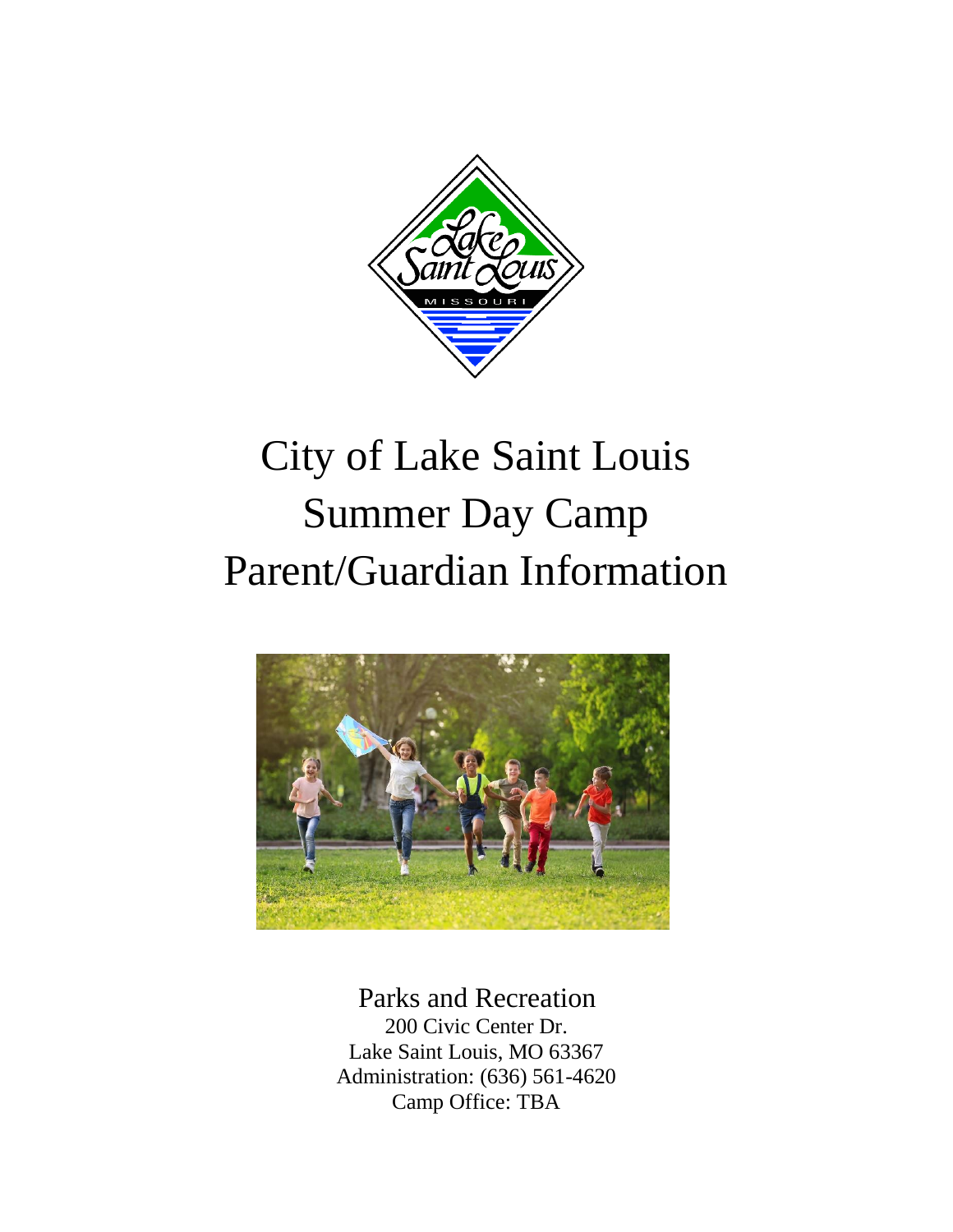

elcome to the City of Lake Saint Louis Summer Day Camp! We are happy that you and your child have chosen to participate in our program. Day Camp seeks to:

- Deliver quality activities that are safe and fun.
- Enrich children with experiences beyond standard curriculum.
- **O** Provide positive staff role models.
- Strive to ensure that each child enjoys each day at Day Camp.

# *I. Camp Safety*

Safety of campers is our priority and we focus on creating a protected, nurturing and pleasant environment for your child.

The directors and leaders oversee the camp's daily activities and camp counselors will work directly with the children. All camp staff has completed training session in programming, leadership, and safety. Staff also goes through a screening process that includes an application, interview, reference/background checks and a continuous evaluation process.

#### **RULES OF CONDUCT**:

To ensure a safe and pleasant environment for those who are registered and participate, it is essential that all participants obey the following rules. These rules also apply to participants when they accompany staff on field trips and to all buildings, grounds, and parking areas governed by the City of Lake Saint Louis.

- **•** Agree to be drug, alcohol, tobacco, and weapon free.
- Fighting, horseplay and use of foul or obscene language will not be tolerated.
- **O** Threatening and/or abusive behavior will not be tolerated.
- No child is allowed to leave City premises unless with written consent of a parent/guardian.
- $\bullet$  Follow directions from staff at all times.
- $\odot$  Be respectful of other campers, camp staff, camp property and other campers' property.
- $\odot$  Wear appropriate clothing and shoes.
- **C** Electronics are allowed, but can only be used during Before or After Care.
- **O** Offices and supply rooms are off limits and only for authorized staff.

In addition, any child suspended or expelled by the Wentzville School District may be denied access to City programs. Failure to comply with these or other rules may result in your child's privileges to participate in the Day Camp being revoked.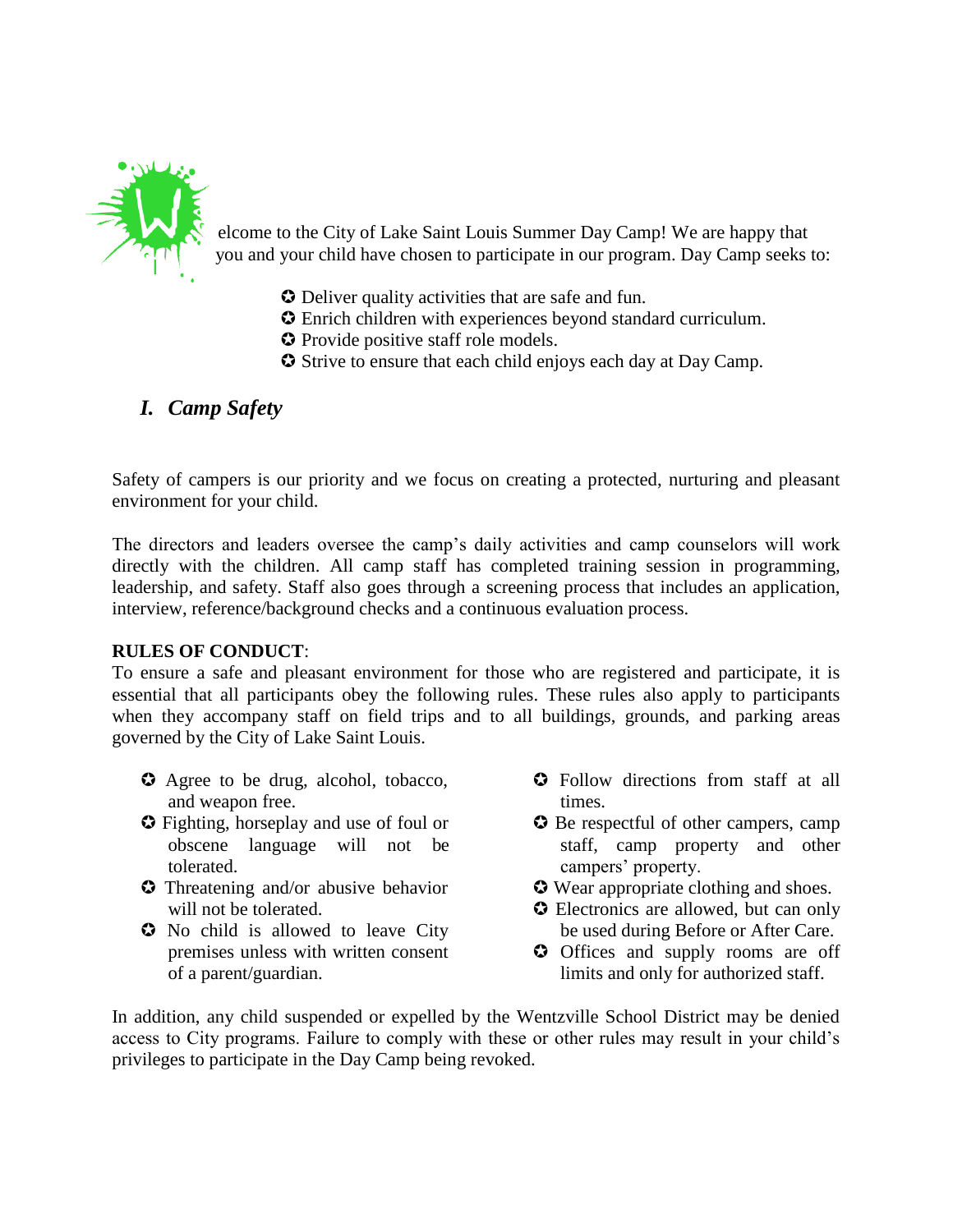#### **DISCIPLINARY PROCEDURES**

Discipline is administered on an individual incident basis. Discipline ranges from verbal warnings to time outs to expulsion from Day Camp and other City of Lake Saint Louis recreation programs. If a child or parent/guardian displays aggressive or violent behavior towards City staff, another parent/ guardian, or property, immediate termination of Day Camp and other recreation program privileges may result.

# *II. CAMP POLICIES & OPERATIONS*

#### **HOURS OF OPERATION**

- Day Camp will be held Monday Friday from 9 a.m. 3:30 p.m.
- Sunrise (Before Care) is available from  $7$  a.m.  $-9$  a.m. (additional fee)
- Sunset (After Care) is available from  $3:30 6$  p.m. (additional fee)
- Camp will be closed for Federal Holidays: Memorial Day and Independence Day.

### **CAMP LOCATION**

- Camp will now be held at Quail Ridge Park.
- 560 Interstate Drive, Wentzville, MO, 63385
- Pick-Up  $&$  Drop-Off will be located: -**Monday-Thursday** at Quail Ridge Lodge. -**Friday** at Shelter 5 Pavilion.
- Camp Activities will be held at Quail Ridge Park.

## **SIGN–IN AND SIGN–OUT PROCEDURE/AUTHORIZATION TO PICK UP**:

For your child's safety, all campers must be signed-in and out each day by a parent or guardian or someone authorized to sign your child in and/or out of camp. SEE DROP OFF & PICK UP section.

#### **DROP OFF AND PICK UP:**

The drop off & pick up location: **Monday-Thursday** at Quail Ridge Lodge. And **Fridays** at Shelter 5 Pavilion.

If your child is not participating in Sunrise camp (before care) they may not be signed in before 8:45 a.m.

- Campers must be picked up by 3:30 p.m. unless signed up for Sunset camp.
- Individuals picking up a child must be on the authorized pick up form
- *Individuals picking up a child must have a photo ID with them every day*.

## **LATE PICK UP CHARGES FOR SUNSET CAMP:**

After 6:00 p.m., a late charge of \$1.00 per minute/per child will be assessed until the child is picked-up. **If you are late three times during Camp, you risk dismissal from the program**. At 6:00 p.m., if City staff has not been contacted by a parent/guardian, a phone call will be placed to the parent/guardian who was supposed to pick up the child. At 6:15 p.m., if we still have not heard from the child's parent/guardian, we will call the other authorized persons listed on the child's registration form.

-- At 7:00 p.m. if no authorized person listed on the child's registration form has contacted City staff, the Lake Saint Louis Police Department is notified.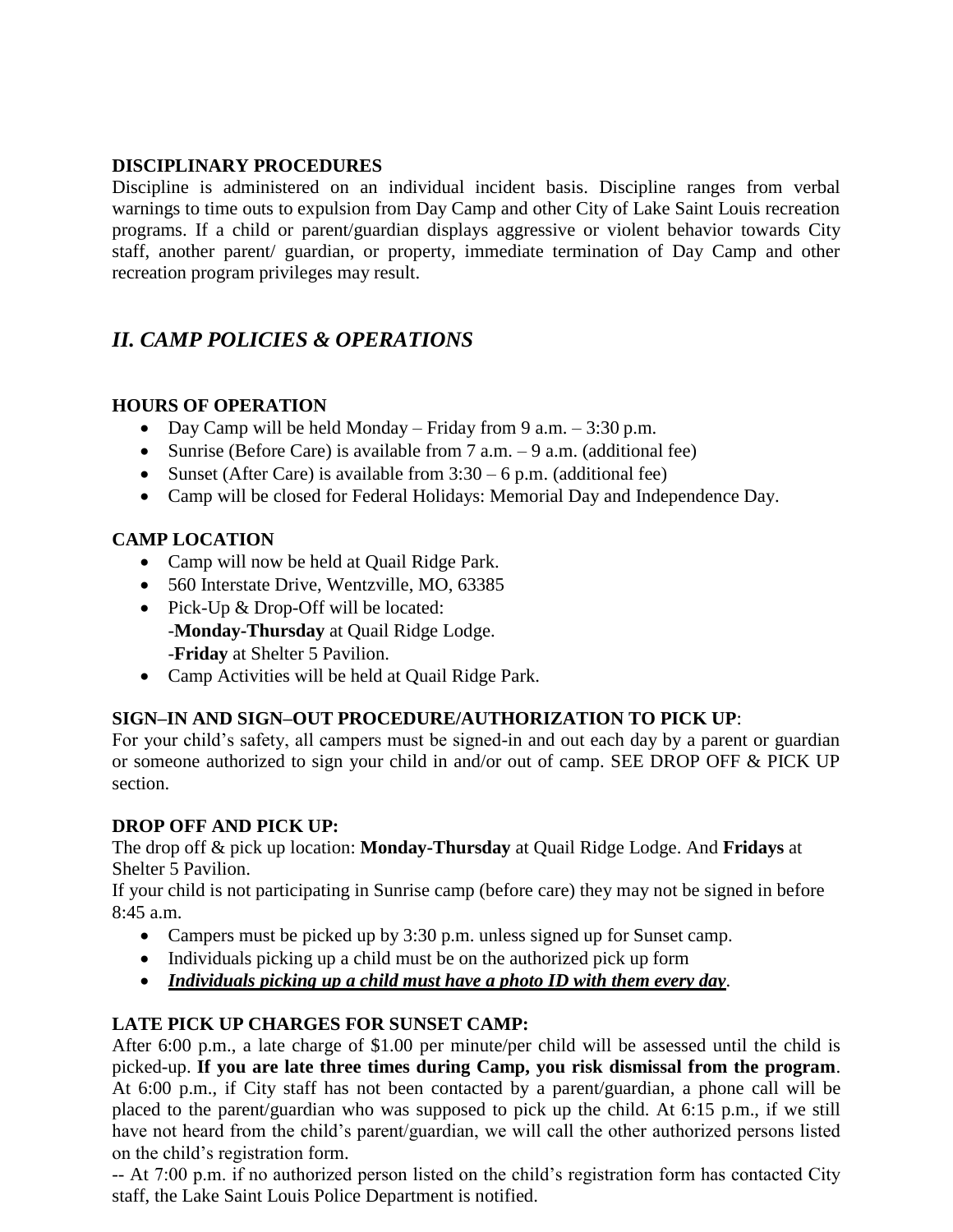-- Late charges are due before a child attends another day of camp. A child will not be allowed to return to day camp until all late charges are paid in full.

#### **REGISTRATION:**

- Please enroll your child at least one week prior to the camp session he/she will be attending.
- Full registration is due at the time of registration. Cash/Check or Credit Cards are accepted at City Hall & on-line registration or phone registrations can be done with a credit card.

#### **GROUP ASSIGNMENTS:**

Children participating in Camp Gators are divided into groups based on age. We try to meet any specific requests we are provided, but cannot guarantee placement due to multiple factors that may occur.

#### **INCLEMENT WEATHER:**

Camp will be held rain or shine. When inclement weather occurs, camp activities will be modified and/or moved indoors at the Quail Ridge Lodge.

#### **ABSENCES**

If your child is absent for any reason, please notify City staff as soon as possible. A child may have unlimited absences; however, there is no refund for days not attended.

#### **FIELD TRIPS**

- Field trips fees are provided to campers at no additional charge. All field trips are tentative and subject to change. Field trips are a scheduled camp activity and require a full complement of camp staff. In order to provide adequate supervision and safety for the children participating in the field trips, we will not be providing camp staff supervision at Quail Ridge during field trips. If you choose not to have your child participate in the weekly field trip, it will be necessary for you to make alternate arrangements for you child/children for that day.
- All campers will be subject to a swimming test during swim day field trips. Campers not able to swim will be able to use only certain areas of the pool.
- All campers will be transported from Quail Ridge Lodge to the field trip location by school bus or in rare cases by a City vehicle. Camp staff accompanies the campers at all times. In some cases parents/guardians may be asked to volunteer during field trips to provide additional supervision.
- Campers must arrive the day of a scheduled field trip on time. Buses will need to leave exactly at designated times.
- We require your child wear the summer camp T-shirt during field trips.

#### **PARENT/GUARDIAN AND STAFF COMMUNICATION**:

Communication between our staff and you is of utmost importance. We value the fact that you are your child's most important teacher. Consequently, we will do our best to talk with you as often as possible about your child. You are welcome to visit our Day Camp site at any time, as long as you check-in at our office. Please inform us of any changes in your child's life, which